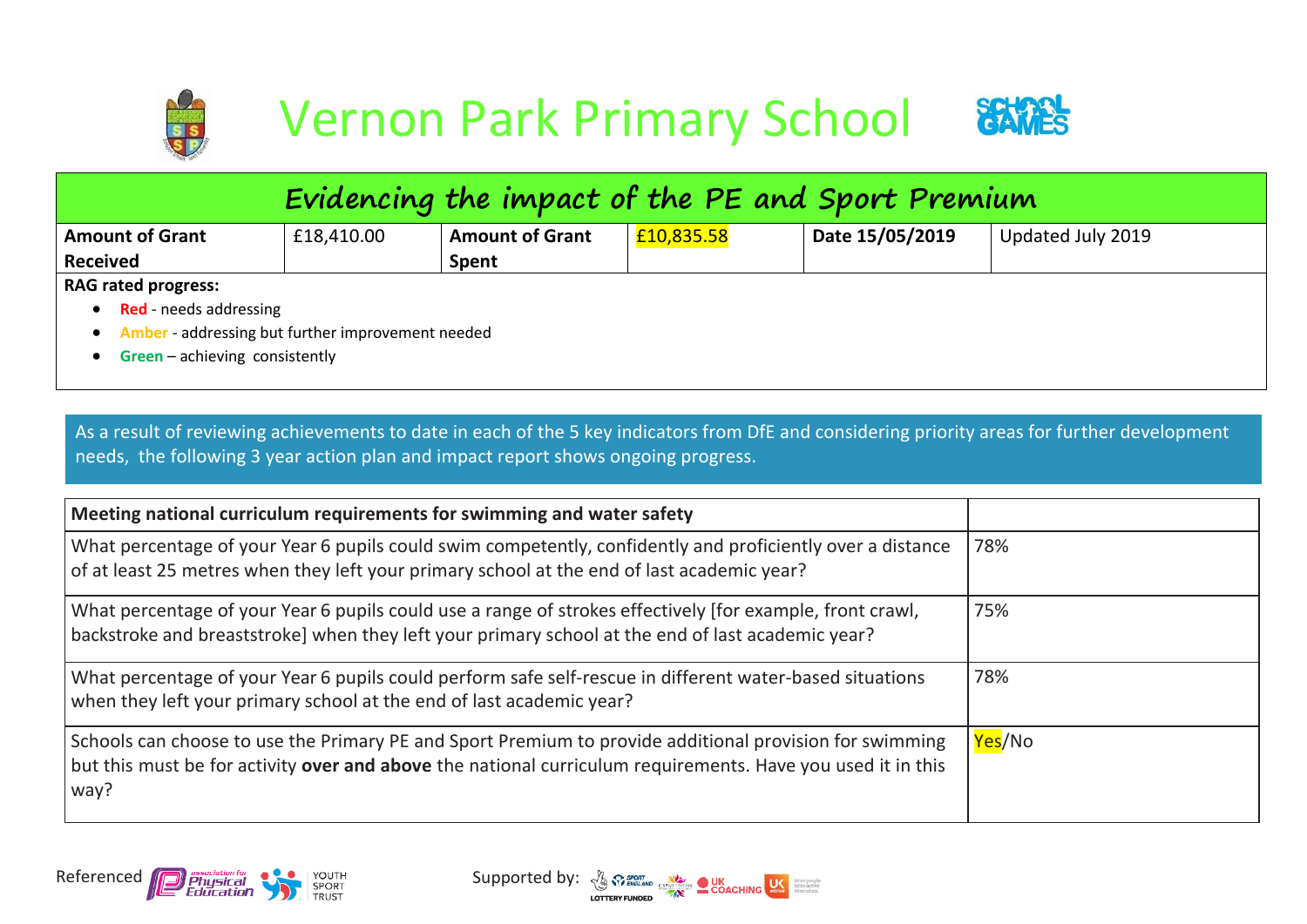## **Key indicator 1: The engagement of all pupils in regular physical activity**

*– Chief Medical Officer guidelines recommend that primary school children undertake at least 30 minutes of physical activity a day in school*

| School focus with clarity on<br>intended impact on pupils:                                        | <b>Actions to achieve:</b>                                                                                                                                                                                         | <b>Funding</b><br>allocated:               | <b>Evidence and impact:</b>                                                                                                                                                                                                                                                                                                                                                      | <b>Sustainability and</b><br>suggested next<br>steps:                                                                                                                                                                                                                                                                                            | 17/18 | 18/19 | 19/20 |
|---------------------------------------------------------------------------------------------------|--------------------------------------------------------------------------------------------------------------------------------------------------------------------------------------------------------------------|--------------------------------------------|----------------------------------------------------------------------------------------------------------------------------------------------------------------------------------------------------------------------------------------------------------------------------------------------------------------------------------------------------------------------------------|--------------------------------------------------------------------------------------------------------------------------------------------------------------------------------------------------------------------------------------------------------------------------------------------------------------------------------------------------|-------|-------|-------|
| Additional opportunities for physical<br>activity during the primary school day $-$<br>curriculum | Smile for a mile<br>$\bullet$<br><b>Individual Physical Activity</b><br>Challenges<br>EYFS movement activities i.e<br>GoNoodle, Jumpstart<br>Johnny etc.<br>Moving and handling in<br><b>EYFS</b><br>Forest School | N/A<br>N/A<br>N/A<br>Cost of FS<br>Teacher | More engagement<br>$\bullet$<br>in lessons.<br>Increased<br>$\bullet$<br>participation in<br>extra-curricular<br>sports activities.<br>More active<br>children.<br>Pippa and Eddie<br>used in EYFS but<br>discontinued as staff<br>feel confident<br>delivering similar<br>style sessions<br>themselves.<br>DA trained as a<br>$\bullet$<br>Physical<br>Development<br>Champion. | Foundation<br>$\bullet$<br>subjects utilized<br>through PE -<br>Dance Specialist<br>Teacher.<br>Develop teaching<br>$\bullet$<br>of PE through<br>other Foundation<br>Subjects. Staff<br>should try to teach<br>through physically<br>active sessions as<br>regularly as<br>possible - could<br>this be a part of<br>their topic launch<br>days? |       |       |       |
| Lunches & playtimes                                                                               | Play leaders organizing<br>$\bullet$<br>structured games at lunch<br>Smile for a mile<br>Sports Coaches delivering<br>sessions for both KS1 and<br>KS <sub>2</sub>                                                 | N/A<br>N/A<br>£3700                        | Reduced behavioral<br>issues.<br>More structured<br>lunchtime activities.<br>Engagement and<br>$\bullet$<br>enjoyment at lunch<br>and break times                                                                                                                                                                                                                                | Ensure that Sports<br>$\bullet$<br>Ambassadors are<br>delivering regular<br>active sessions at<br>lunchtimes.<br>Continue to utilize<br>$\bullet$                                                                                                                                                                                                |       |       |       |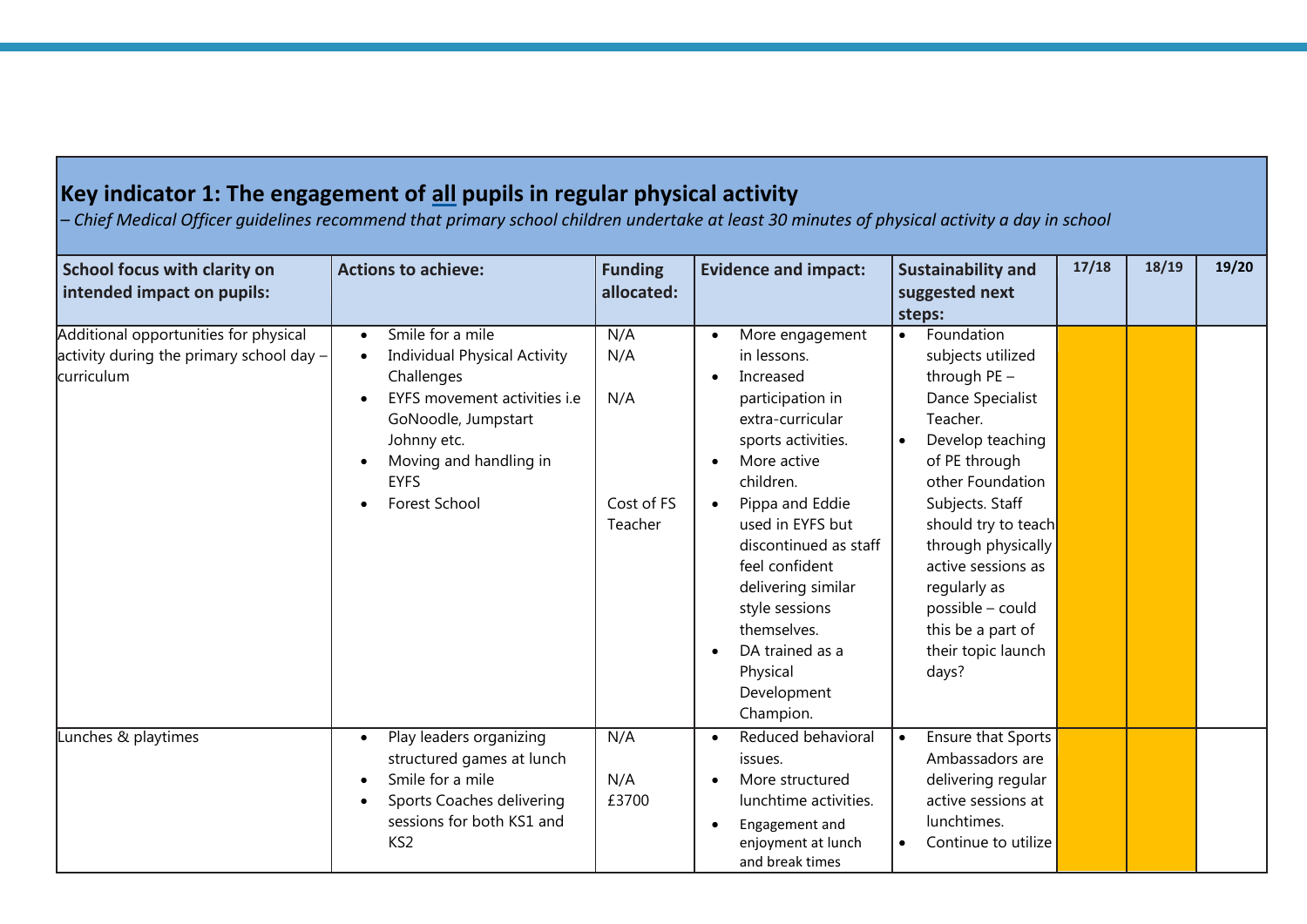|                                          |                                                                                                                                            |                                                              | increases Pupils<br>activity at lunch and<br>break times has<br>increased.<br>Engage or reengage<br>disaffected pupils and<br>those with less<br>opportunities.                                                                                                             | the Sports<br>Coaches at<br>lunchtimes in line<br>with sports<br>competitions that<br>are upcoming.                                                                                                   |  |  |
|------------------------------------------|--------------------------------------------------------------------------------------------------------------------------------------------|--------------------------------------------------------------|-----------------------------------------------------------------------------------------------------------------------------------------------------------------------------------------------------------------------------------------------------------------------------|-------------------------------------------------------------------------------------------------------------------------------------------------------------------------------------------------------|--|--|
| Extra-curricular<br>(After school clubs) | KS1 and KS2 clubs after<br>$\bullet$<br>school.<br>Cross country (Stockport<br>Harriers)<br><b>SSP Sporting Competitions</b><br>Yoga club. | £2.50 per<br>participant<br>N/A<br>£50<br>£2,300<br>Variable | More active<br>children.<br>The extra-curricular<br>opportunities include<br>those for our SEND<br>pupils which responds<br>to their wants and<br>needs.<br>Increase school<br>community links and<br>to make pupils more<br>aware of<br>opportunities in the<br>community. | Continue to<br>$\bullet$<br>encourage<br>children to attend<br>after school clubs.<br>$\bullet$<br>Promote more<br>activities outside<br>of school i.e.<br>holiday clubs, links<br>with sports clubs. |  |  |

## **Key indicator 2: Raising the profile of PE & Whole School Improvement**

*- The profile of PE and sport being raised across the school as a tool for whole school improvement*

| <b>School focus with clarity on</b><br>intended impact on pupils: | <b>Actions to achieve:</b>                                              | <b>Funding</b><br>allocated:     | <b>Evidence and impact:</b>                                                                                                                                                                                      | <b>Sustainability and</b><br>suggested next<br>steps:                                                                                  | 17/18 | 18/19 | 19/20 |
|-------------------------------------------------------------------|-------------------------------------------------------------------------|----------------------------------|------------------------------------------------------------------------------------------------------------------------------------------------------------------------------------------------------------------|----------------------------------------------------------------------------------------------------------------------------------------|-------|-------|-------|
| <b>Attendance &amp; Punctuality</b>                               | Swimming<br>Forest School<br>Sports Day<br><b>Sporting Competitions</b> | E5233<br>E9047.50<br>+ PM salary | Swimming and Forest<br>schools has increased<br>attendance across KS1/2<br>as children are keen to<br>be present for these and<br>arrive on time. Children<br>are more likely to attend<br>school on these days, | • Continue to<br>provide children<br>with these<br>opportunities.<br>• Trial early<br>morning 'Wake<br>Up Shake Up'<br>activity before |       |       |       |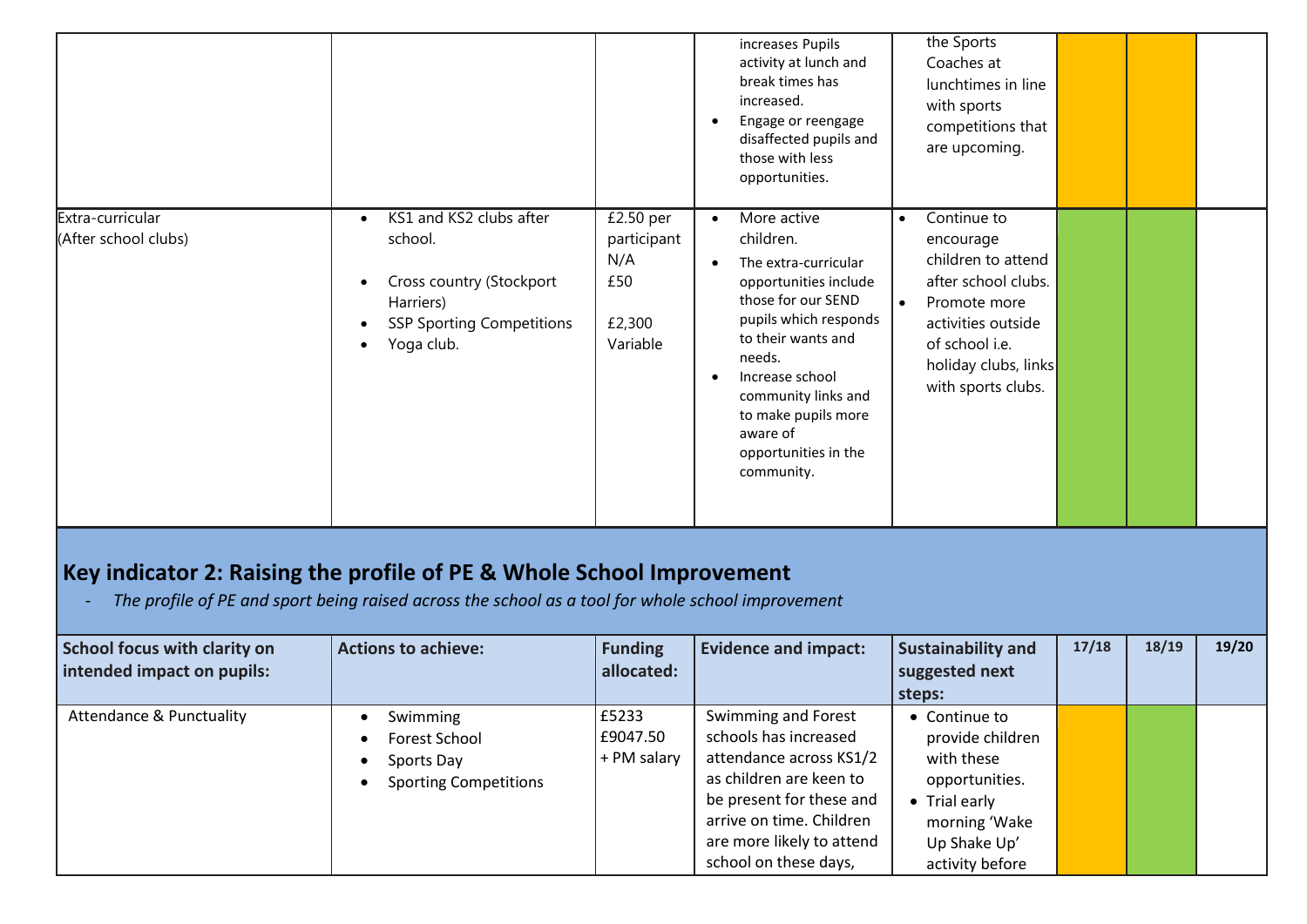|                                   |                                                                                                                                                                                                                                             |                  | which is evident from<br>Pupil Voice as they enjoy<br>them so much.                                                                                                                                                                                                                                                                                                                                         | school-<br>Summer term.                                                                                                                                                                                                                                                                |  |  |
|-----------------------------------|---------------------------------------------------------------------------------------------------------------------------------------------------------------------------------------------------------------------------------------------|------------------|-------------------------------------------------------------------------------------------------------------------------------------------------------------------------------------------------------------------------------------------------------------------------------------------------------------------------------------------------------------------------------------------------------------|----------------------------------------------------------------------------------------------------------------------------------------------------------------------------------------------------------------------------------------------------------------------------------------|--|--|
|                                   |                                                                                                                                                                                                                                             |                  |                                                                                                                                                                                                                                                                                                                                                                                                             |                                                                                                                                                                                                                                                                                        |  |  |
| Behaviour & Attitudes to Learning | Active curriculum<br>$\bullet$<br>Whole school approach to<br>rewarding physically active<br>& sports achievements e.g.<br>assemblies<br>Pupil premium events<br>Lunchtime clubs<br>After school sports<br>competitions<br>Smile for a mile | Variable<br>£225 | • Fewer incidents at<br>lunchtimes as pupils<br>are more engaged in<br>sports.<br>• Children are<br>rewarded with the<br>opportunity to attend<br>sports competitions.<br>• Opportunities for<br>disadvantaged<br>children.<br>• Smile for a mile has<br>enhanced<br>engagement in<br>lessons and increased<br>physical activity.                                                                           | • Continue to<br>teach<br>Foundation<br>Subjects actively.<br>• Continue to<br>provide<br>extracurricular<br>sporting<br>activities for<br>disadvantaged<br>pupils and as a<br>reward for<br>behavior.<br>• Continue to push<br>Smile for a mile<br>in school.                         |  |  |
| Improving Academic Achievement    | Active curriculum<br>$\bullet$<br>Whole school approach to<br>rewarding physically active<br>& sports achievements e.g.<br>assemblies<br>Spirit of the games awards<br>Smile for a mile                                                     | N/A              | • Children are more<br>engaged when<br>subjects are taught<br>through active<br>learning.<br>• Children are keen to<br>share their sporting<br>achievements from<br>both in school and<br>outside of school.<br>• Smile for a mile acts<br>as a 'brain break' and<br>has shown that it is<br>helpful for pupils who<br>find it difficult to sit<br>still or concentrate<br>for extended periods<br>of time. | • Introduce spirit<br>of the games<br>awards in school<br>for PE lessons to<br>be announced in<br>assemblies.<br>• Develop the links<br>between PE and<br>foundation<br>subjects to make<br>leaning more<br>active - this will<br>be done through<br>Dance Specialist<br>CPD training. |  |  |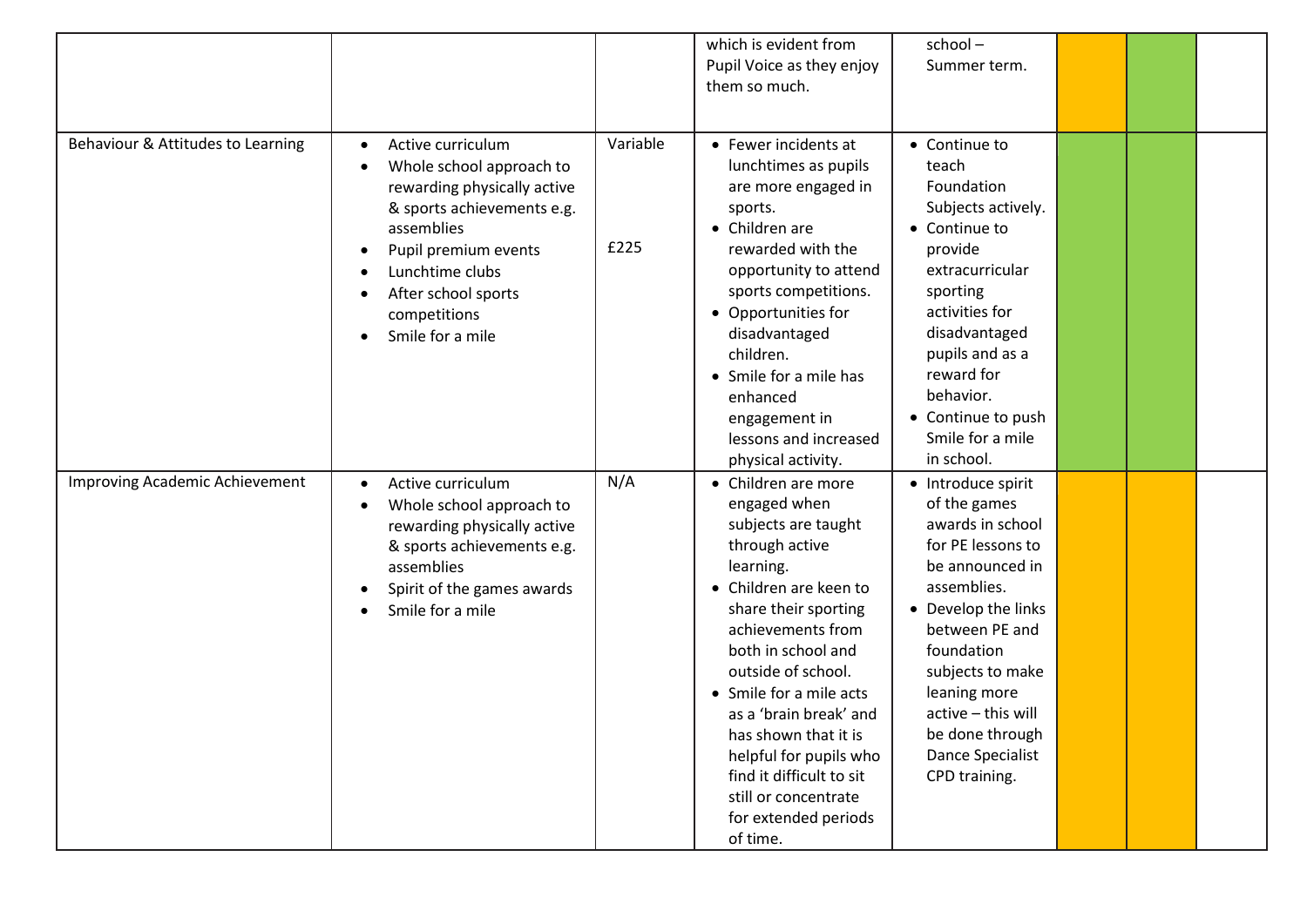| Health & Well Being/SMSC | Spirit of the games values<br>$\bullet$<br>Whole school approach to<br>rewarding physically active<br>& sports achievements e.g.<br>assemblies<br>Celebrating success through<br>newsletters, website &<br>social media<br>Smile for a mile<br>Lunchtime clubs. | N/A<br>Lunchtime<br>club £20<br>per<br>session<br>£3800 | • Children recognize<br>the importance of PE<br>and leading a healthy<br>lifestyle.<br>• Celebrating<br>achievements<br>encourages children<br>to engage in sport.<br>• Children enjoy breaks<br>in their lessons with<br>Smile for a Mile -<br>they have said that it<br>makes them feel less<br>stressed and more<br>relaxed, aiding their<br>physical and mental<br>health. The children<br>have also said that it<br>has helped them to<br>develop more<br>resilience and<br>confidence in their<br>learning.<br>• Opportunities for<br>extra curriculum<br>activities have been<br>enjoyed by the<br>children, making<br>school a more fun<br>place.<br>• Lunchtime clubs have<br>been well attended<br>and offer a range of<br>activities for all<br>children, even<br>offering new sports<br>that the children may<br>not be exposed to<br>outside of school. | • School values<br>and ethos are<br>complemented<br>by sporting<br>values.<br>• Sprit of the<br>games award for<br>assemblies each<br>$week -$<br>nominated by<br>Sports Coach.<br>• Pupils<br>understand the<br>contribution<br>sport to their<br>overall<br>development.<br>• Lunchtime clubs<br>promoted more<br>in school and<br>rewards for<br>attending clubs. |  |  |  |
|--------------------------|-----------------------------------------------------------------------------------------------------------------------------------------------------------------------------------------------------------------------------------------------------------------|---------------------------------------------------------|----------------------------------------------------------------------------------------------------------------------------------------------------------------------------------------------------------------------------------------------------------------------------------------------------------------------------------------------------------------------------------------------------------------------------------------------------------------------------------------------------------------------------------------------------------------------------------------------------------------------------------------------------------------------------------------------------------------------------------------------------------------------------------------------------------------------------------------------------------------------|----------------------------------------------------------------------------------------------------------------------------------------------------------------------------------------------------------------------------------------------------------------------------------------------------------------------------------------------------------------------|--|--|--|
|--------------------------|-----------------------------------------------------------------------------------------------------------------------------------------------------------------------------------------------------------------------------------------------------------------|---------------------------------------------------------|----------------------------------------------------------------------------------------------------------------------------------------------------------------------------------------------------------------------------------------------------------------------------------------------------------------------------------------------------------------------------------------------------------------------------------------------------------------------------------------------------------------------------------------------------------------------------------------------------------------------------------------------------------------------------------------------------------------------------------------------------------------------------------------------------------------------------------------------------------------------|----------------------------------------------------------------------------------------------------------------------------------------------------------------------------------------------------------------------------------------------------------------------------------------------------------------------------------------------------------------------|--|--|--|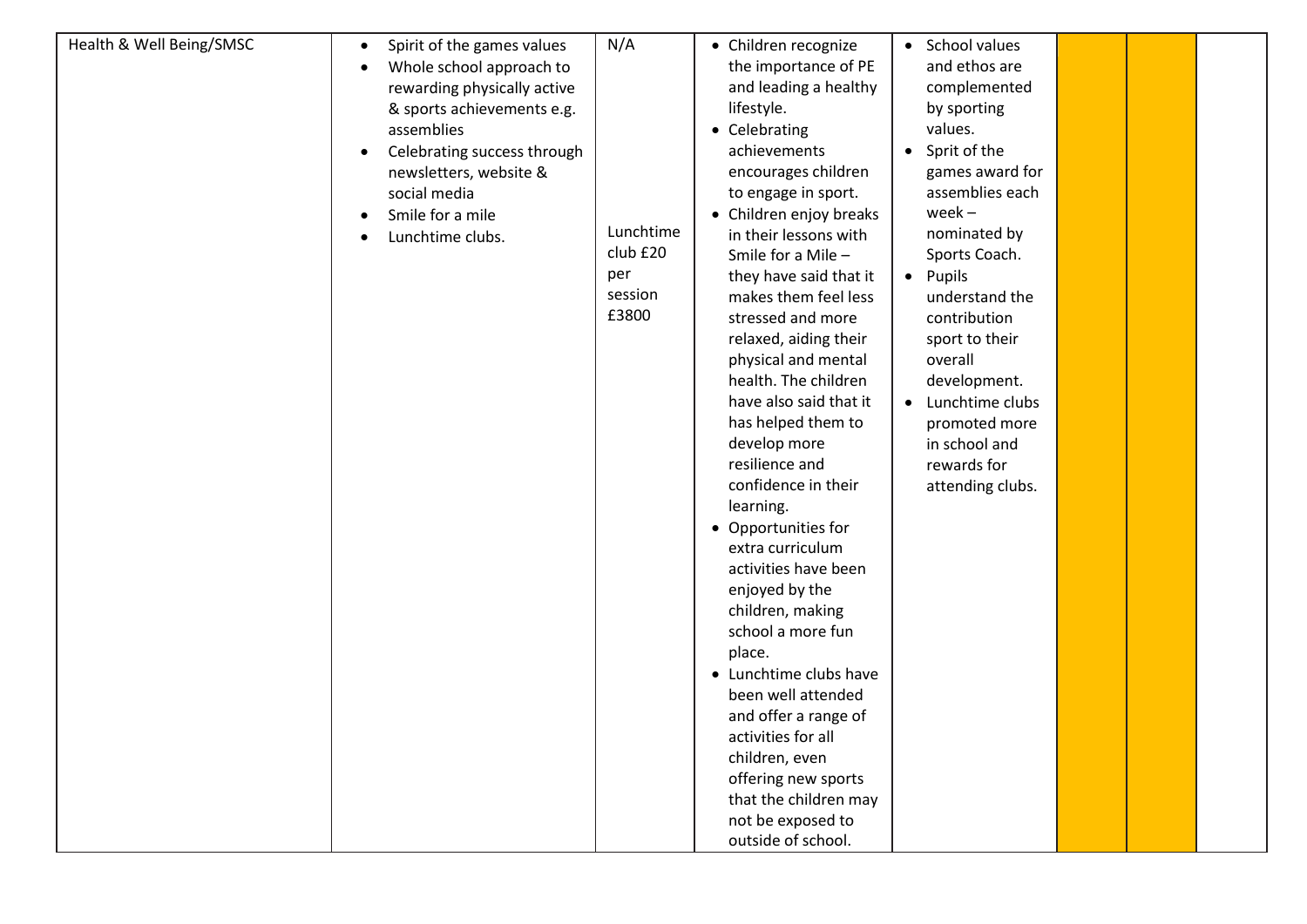## **Key indicator 3: High Quality Teaching**

*Increased confidence, knowledge and skills of all staff in teaching PE and sport*

| School focus with clarity on intended Actions to achieve: |                                   | Funding    | <b>Evidence and impact:</b> | Sustainability and                       | 17/18 | 18/19 | 19/20 |
|-----------------------------------------------------------|-----------------------------------|------------|-----------------------------|------------------------------------------|-------|-------|-------|
| impact on pupils:                                         |                                   | allocated: |                             | suggested                                |       |       |       |
|                                                           |                                   |            |                             | next steps:                              |       |       |       |
| Review curriculum time allocation for                     | Ensure all pupils access 4x30     | £9,500     | Pupil's usually achieving   | Ensure that class                        |       |       |       |
| Physical Education to ensure pupils                       | minute, 3 x 40 minute or 2 x 60   |            | NC outcomes with            | timetables are                           |       |       |       |
| meet National Curriculum outcomes.                        | minute PE lessons a week.         |            | Sports Coaches,             | being followed                           |       |       |       |
| (minimum 2 hours of timetabled PE                         |                                   |            | swimming sessions and       | and that PE slots                        |       |       |       |
| required to do this)                                      |                                   |            | lessons delivered by        | are being utilized.                      |       |       |       |
|                                                           |                                   |            | teaching staff.             | Observe staff                            |       |       |       |
|                                                           |                                   |            | Swimming successful         | teaching PE.                             |       |       |       |
|                                                           |                                   |            | this year, with all pupils  | <b>Introduce Dance</b>                   |       |       |       |
|                                                           |                                   |            | from KS2 attending          | Specialist to teach                      |       |       |       |
|                                                           |                                   |            | block of swimming           | classes and                              |       |       |       |
|                                                           |                                   |            | lessons.                    | provide CPD for                          |       |       |       |
|                                                           |                                   |            |                             | staff.                                   |       |       |       |
|                                                           |                                   |            |                             | CPD for staff with                       |       |       |       |
|                                                           |                                   |            |                             | an additional                            |       |       |       |
|                                                           |                                   |            |                             | Sports Coach                             |       |       |       |
|                                                           |                                   |            |                             | $(3,2,1)$ approach).<br>Ensure that NQTs |       |       |       |
|                                                           |                                   |            |                             | are confident                            |       |       |       |
|                                                           |                                   |            |                             | delivering PE and                        |       |       |       |
|                                                           |                                   |            |                             | have the support                         |       |       |       |
|                                                           |                                   |            |                             | from the PE                              |       |       |       |
|                                                           |                                   |            |                             | Coordinators.                            |       |       |       |
| Review the quality of teaching &                          | Observe Sports Coaches each half  | N/A        | Staff are able to access    | Regularly monitor                        |       |       |       |
| consider best way of allocating CPD                       | term.                             |            | support to achieve high     | teaching and                             |       |       |       |
| from SSCO, courses & other sources                        | Provide staff with updated CPD    |            | quality lessons.            | learning by                              |       |       |       |
|                                                           | opportunities linked to their key |            | Good practice has been      | observing sports                         |       |       |       |
| Support TA's & other adults to access                     | phases.                           |            | observed by Sports          | coaches once per                         |       |       |       |
| relevant CPD                                              |                                   |            | Coaches in all sessions.    | half term.                               |       |       |       |
|                                                           |                                   |            |                             | Observe teaching                         |       |       |       |
|                                                           |                                   |            |                             | staff delivering PE                      |       |       |       |
|                                                           |                                   |            |                             | lessons.                                 |       |       |       |
|                                                           |                                   |            |                             | Ensure that staff                        |       |       |       |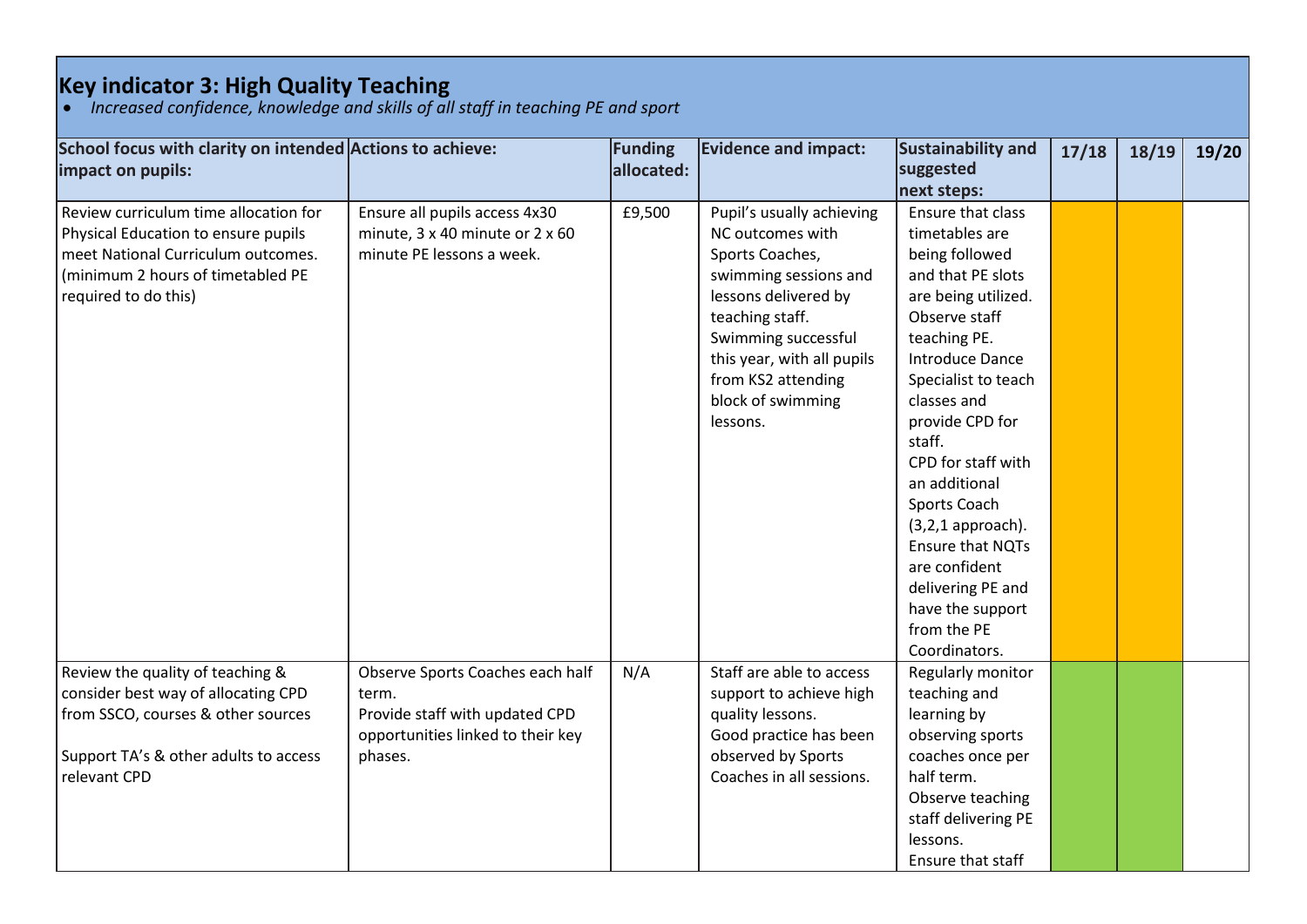|                                                                      |                                                                                                                                                             |        |                                                                                                                                                                                                                                            | are using PE<br>Passport to plan,<br>deliver and assess<br>PE.<br>Provide staff with<br>more<br>opportunities for<br>CPD - potential of<br>employing<br>another Sports<br>Coach to support<br>staff. |  |  |
|----------------------------------------------------------------------|-------------------------------------------------------------------------------------------------------------------------------------------------------------|--------|--------------------------------------------------------------------------------------------------------------------------------------------------------------------------------------------------------------------------------------------|------------------------------------------------------------------------------------------------------------------------------------------------------------------------------------------------------|--|--|
| PE Coordinator allocated time for<br>planning, review and assessment | Allocate time for PE coordinator<br>time each half term (one hour).<br>Meet regularly to discuss and plan<br>upcoming events.                               | N/A    | Coordinator time has<br>been used effectively to<br>plan and organize<br>events, assess pupil<br>progress and review<br>practice.                                                                                                          | Continue to plan<br>in time into each<br>half term.<br>Continue to meet<br>regularly to<br>discuss and<br>organize<br>upcoming events.                                                               |  |  |
| Review of PE equipment to support<br>quality delivery                | See SSP list of essential PE<br>equipment & order accordingly.<br>Monitor usage of equipment<br>regularly and ensure that store<br>cupboards are kept tidy. | Varied | Staff have the correct<br>equipment to be able to<br>deliver high quality PE<br>sessions.<br>Regular communication<br>with sports coach has<br>ensured that all<br>equipment is up to date<br>and stored efficiently in<br>the containers. | Monitor<br>equipment and<br>order any<br>equipment that is<br>required by staff.                                                                                                                     |  |  |
| Develop an assessment programme for<br>PE to monitor progress        | Use PE Passport to assess progress<br>in PE.                                                                                                                | £250   | PE Passport needs to be<br>used to monitor<br>progress more<br>consistently across all<br>year groups.<br>Staff meeting on use of<br>PE Passport was<br>successful but some staff<br>still reluctant to use/                               | Ongoing target -<br>Ensure that PE<br>Passport is used<br>consistently<br>across all year<br>groups. Provide<br>training to ensure<br>that staff are<br>confident using                              |  |  |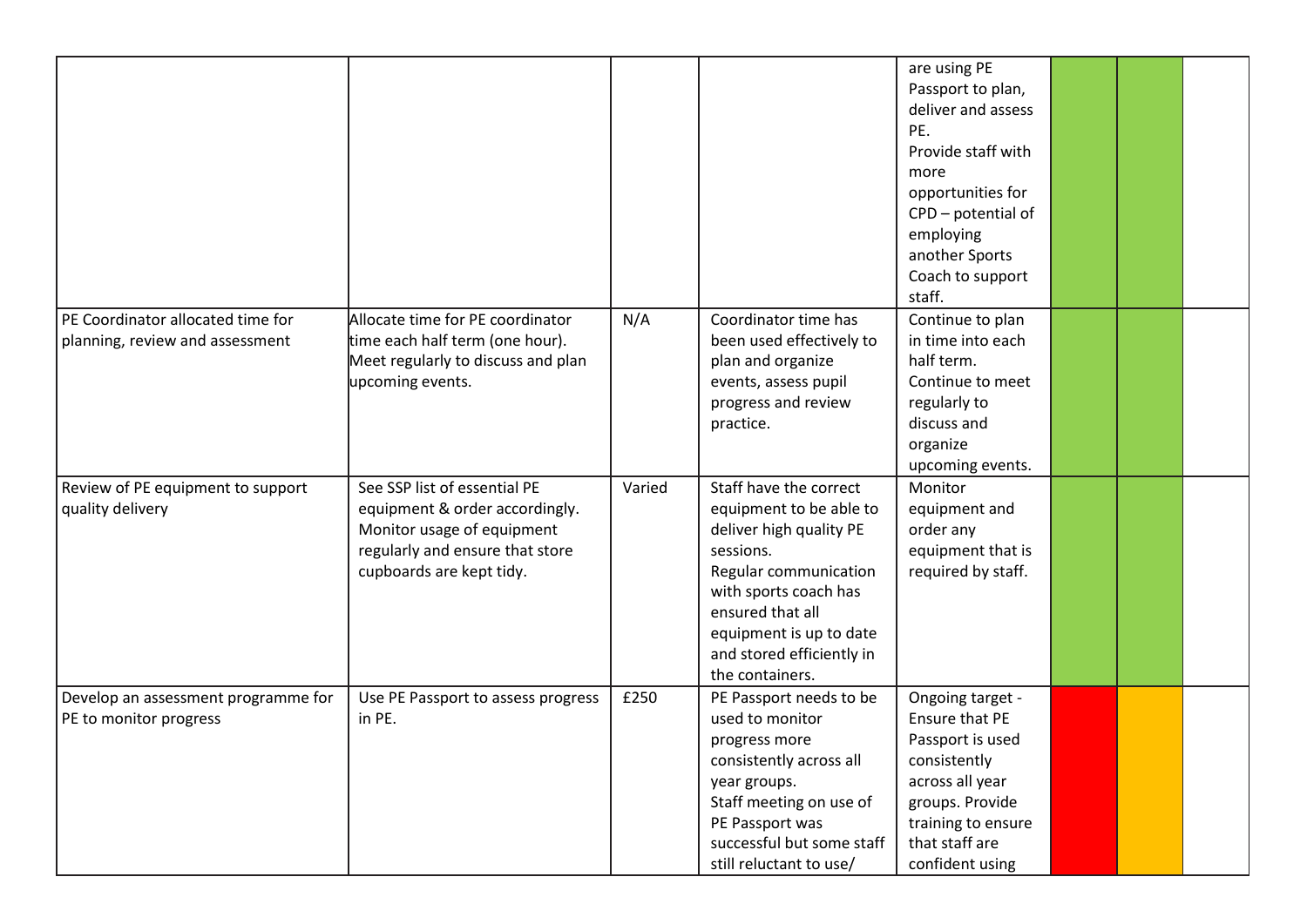|                                                                                |                                                                              |                       | find it confusing to use.                                                                                                                                                                                                                                                      | this resource.<br>Introduce the use<br>of PE Passport to<br>new members of<br>staff in September<br>- use some time<br>from Staff<br>Meetings to go<br>through this.                                                                                                                                        |       |       |       |
|--------------------------------------------------------------------------------|------------------------------------------------------------------------------|-----------------------|--------------------------------------------------------------------------------------------------------------------------------------------------------------------------------------------------------------------------------------------------------------------------------|-------------------------------------------------------------------------------------------------------------------------------------------------------------------------------------------------------------------------------------------------------------------------------------------------------------|-------|-------|-------|
| Key indicator 4: Broader Range of Activities                                   | Broader experience of a range of sports and activities offered to all pupils |                       |                                                                                                                                                                                                                                                                                |                                                                                                                                                                                                                                                                                                             |       |       |       |
| School focus with clarity on intended Actions to achieve:<br>impact on pupils: |                                                                              | Funding<br>allocated: | <b>Evidence and impact:</b>                                                                                                                                                                                                                                                    | Sustainability and<br>suggested<br>next steps:                                                                                                                                                                                                                                                              | 17/18 | 18/19 | 19/20 |
| Review extra-curricular offer                                                  | Develop offer to ensure each year<br>group & gender are catered for.         | Varied                | Attended a range of<br>different extracurricular<br>sporting events this year<br>i.e. Netball, Football etc.<br>This has meant that a<br>range of different children<br>have been able to enjoy<br>attending different events.                                                 | Look for extra-<br>curricular activities<br>for LKS2. Continue<br>to look for different<br>sports opportunities<br>for less well known<br>sports to engage<br>children that may<br>be interested in<br>these.<br>Engage with local<br>schools and set up<br>inter-competitions<br>between these<br>schools. |       |       |       |
| Review extra-curricular activity balance                                       | Develop an offer to include a<br>broad range of activities.                  | £2.50 per<br>child.   | Introcuced a range of<br>different sporting activities<br>for after school clubs <i>i.e.</i><br>Yoga and Ultimate Frizbe.<br>Children have enjoyed<br>trying out new sports in PE<br>lessons.<br>They have been engaged in<br>new sports rather than<br>repeating more popular | Continue to offer<br>different sports<br>clubs after school.<br>Ask the children<br>which sports they<br>would like do (Pupil<br>Voice) - this will<br>influence which<br>after school clubs<br>are available to                                                                                            |       |       |       |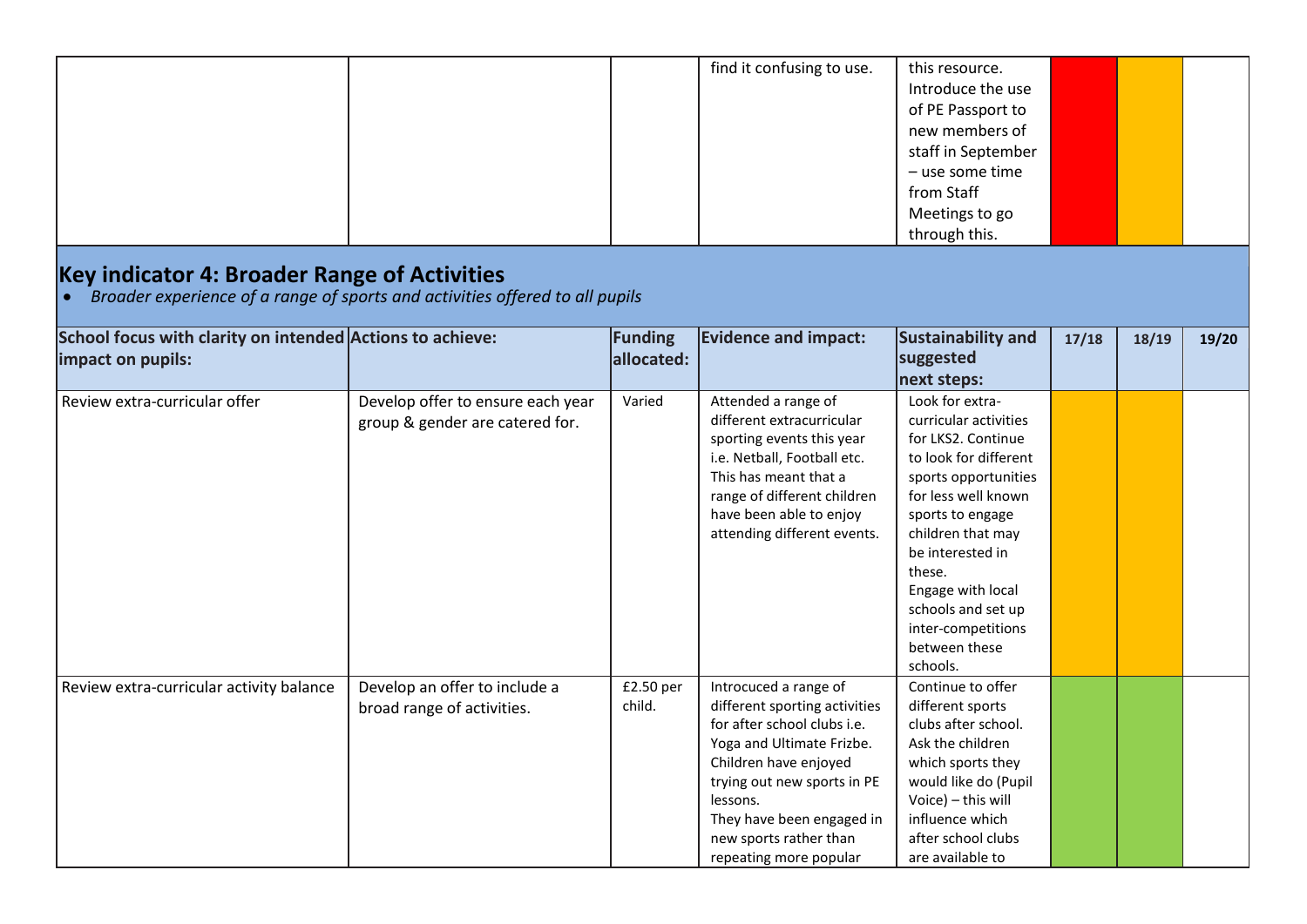|                                                                                                    |                                                                                                                                                                                                               |                       | sports.                                                                                                                                           | them.                                                                                                                                                                                                                                                                               |       |       |       |
|----------------------------------------------------------------------------------------------------|---------------------------------------------------------------------------------------------------------------------------------------------------------------------------------------------------------------|-----------------------|---------------------------------------------------------------------------------------------------------------------------------------------------|-------------------------------------------------------------------------------------------------------------------------------------------------------------------------------------------------------------------------------------------------------------------------------------|-------|-------|-------|
| Target disengaged and inactive pupils                                                              | Introduce a lunchtime club for<br>children that are reluctant to<br>engage in PE.<br>Provide children with the<br>opportunity to engage in different<br>sports i.e. Ultimate Frizbe.                          | £3800                 | Disengaged and inactive<br>children have had the<br>opportunity to attend a<br>lunchtime club. However,<br>many are still reluctant to<br>attend. | Ongoing target -<br>Look at offering<br>Change 4 Life club<br>next year.<br>Reward children<br>that are invited to<br>targeted lunchtime<br>club when they<br>attend.<br>Get Sports<br>Ambassadors to<br>work with small<br>groups of children<br>that are disengaged<br>in sports. |       |       |       |
| <b>Key indicator 5: Competitive Sport</b><br>Increased participation in competitive sport          |                                                                                                                                                                                                               |                       |                                                                                                                                                   |                                                                                                                                                                                                                                                                                     |       |       |       |
| School focus with clarity on intended Actions to achieve:<br>impact on pupils:                     |                                                                                                                                                                                                               | Funding<br>allocated: | <b>Evidence and impact:</b>                                                                                                                       | Sustainability and<br>suggested<br>next steps:                                                                                                                                                                                                                                      | 17/18 | 18/19 | 19/20 |
| Review School Games Participation<br>including a cross section of children<br>who represent school | Use SSP Competition Events<br>$\bullet$<br>Calendar to plan competition<br>entries for year<br>Use new SSP booking system to<br>enter events<br>Place table of events in staff<br>room encouraging members of | Varied                | Higher % of children<br>taking part in<br>competitions outside of<br>school.<br>Increase in first time<br>competitors.                            | Maintain higher<br>levels of staffing,<br>encouraging more<br>staff to take<br>responsibility for<br>whole events so<br>freeing up other                                                                                                                                            |       |       |       |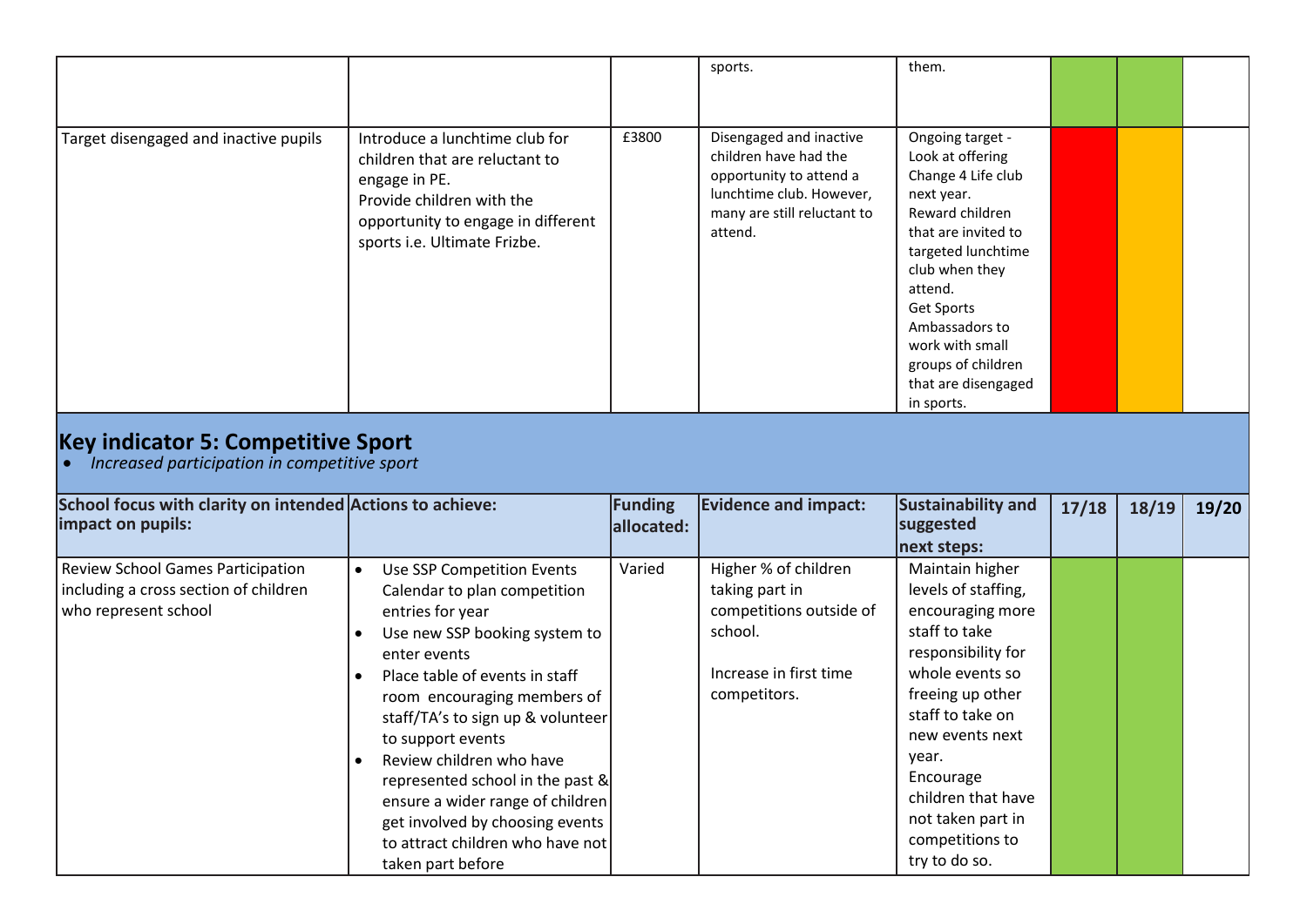| Review competitive opportunities for<br>SEND children with SSP competitions              | Ensure SEND pupils are<br>identified and supported to<br>attend appropriate competition                                                                                                                                                                                                             | Varied    | Small increased % of<br>SEND pupils attending<br>SSP competitions.                                                                                                                                         | Look for specific<br><b>SEND competitions</b><br>for next academic<br>year.                             |  |  |
|------------------------------------------------------------------------------------------|-----------------------------------------------------------------------------------------------------------------------------------------------------------------------------------------------------------------------------------------------------------------------------------------------------|-----------|------------------------------------------------------------------------------------------------------------------------------------------------------------------------------------------------------------|---------------------------------------------------------------------------------------------------------|--|--|
| Increase Level 1 competitive provision                                                   | Review current Level 1 provision<br>$\bullet$<br>and participation rates<br>Plan a programme of Level 1<br>$\bullet$<br>events to ensure ALL children in<br>get the opportunity to access at<br>least one competition across the<br>year<br>Engage with SSP annual school<br>$\bullet$<br>challenge | N/A       | Increased % of children<br>participating in Level 1<br>competitions<br>Teachers are now<br>incorporating more Level<br>1 competitions into their<br>lessons - children are<br>more engaged as a<br>result. | Teachers to deliver<br>Level 1<br>competitions at the<br>end of appropriate<br>units of work.           |  |  |
| Book transport in advance to ensure<br>no barriers to children attending<br>competitions | Review SSP competitions<br>$\bullet$<br>calendar and book all transport<br>at the beginning of the term for<br>events we wish to attend                                                                                                                                                             | £1500     | Higher % of children<br>attending SSP<br>competitions.                                                                                                                                                     | Continue to book<br>transport in<br>advance of events.                                                  |  |  |
| <b>Extending Competition Offer</b>                                                       | Consider establishing friendly<br>$\bullet$<br>competitions with neighbouring<br>school close by.                                                                                                                                                                                                   | Transport | Increase in competition<br>uptake.                                                                                                                                                                         | Ongoing target -<br>Develop links with<br>other schools in<br>local area and<br>arrange<br>tournaments. |  |  |
| <b>Create Stronger Links to Community</b><br>Clubs                                       | Sports specific coaching<br>$\bullet$<br>programmes<br><b>Development Days</b><br>Taster sessions from sports<br>clubs                                                                                                                                                                              | Free      | Creating pathways from<br>school competition to<br>community club<br>participation.<br>Partnership with<br>Stockport Harriers-<br>cross country.<br>Developed a closer link<br>to Stockport County FC.     | Develop more links<br>with local<br>community and<br>more clubs.                                        |  |  |